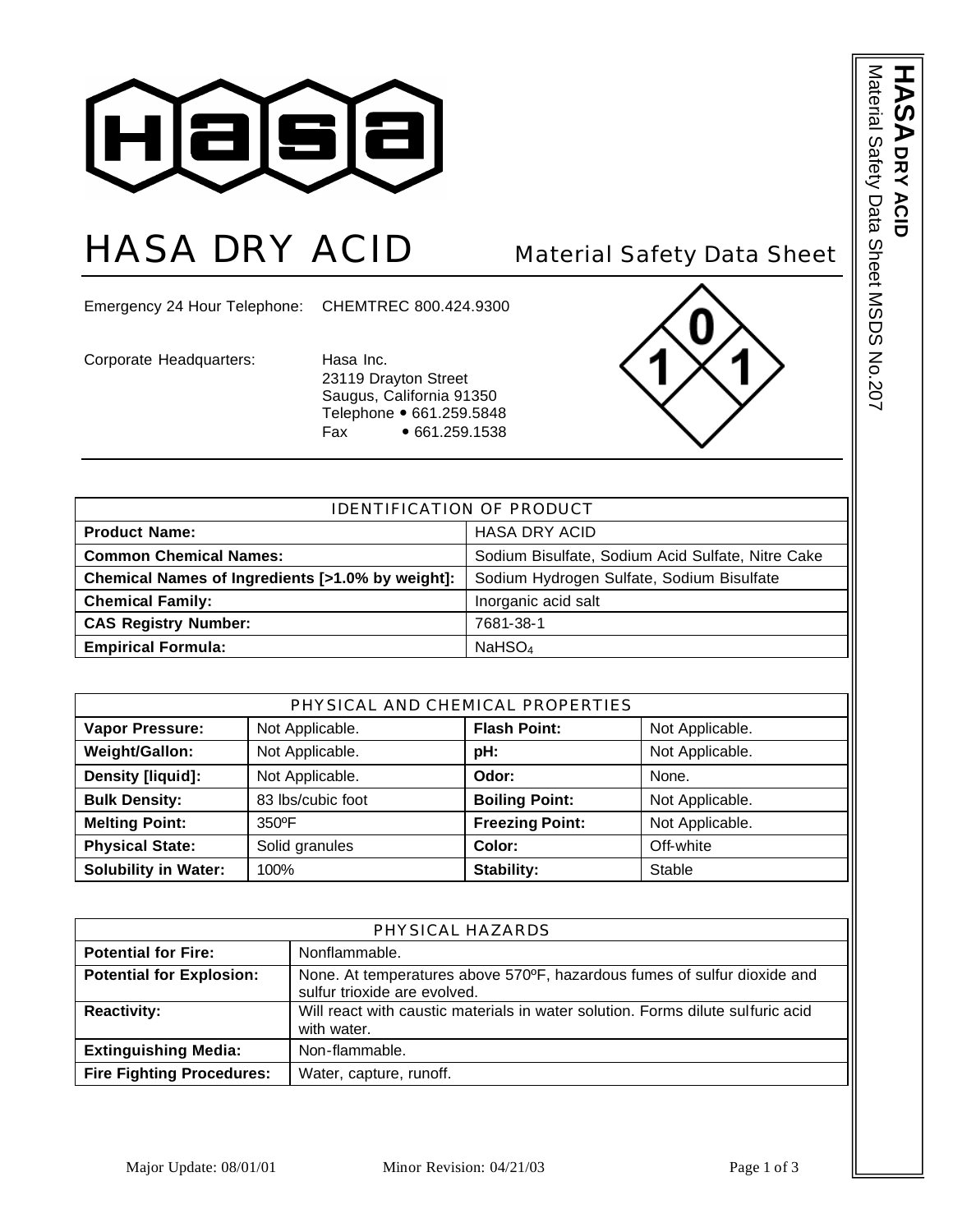| <b>HEALTH HAZARDS</b>                             |                                        |
|---------------------------------------------------|----------------------------------------|
| <b>Signs and Symptoms of Exposure:</b>            | Eye and skin irritation.               |
| <b>Medical Conditions Aggravated by Exposure:</b> | No data available.                     |
| Oral [ingestion] LD <sub>50</sub> :               | 2800 mg/kg                             |
| Dermal [skin absorption] LD <sub>50</sub> :       | No data available.                     |
| Inhalation [breathing] LC <sub>50</sub> :         | No data available.                     |
| Eye Irritation:                                   | No information available.              |
| <b>Skin Irritation:</b>                           | Mean primary irritation score = $1.66$ |
| <b>OSHA PEL:</b>                                  | None Established.                      |
| <b>ACGIH TLV/TWA:</b>                             | None Established.                      |

POTENTIAL ROUTE [S] OF ENTRY **Inhalation [Breathing]:** Dust from product, irritant. **Dermal [Skin]:** | Dust from product, irritant. **Eyes: Dust from product, irritant. Ingestion:** Not anticipated.

| CARCINOGENIC [CANCER POTENTIAL] INFORMATION                                              |             |
|------------------------------------------------------------------------------------------|-------------|
| National Toxicological Program [NTP] Sixth Annual Report on Carcinogens:                 | Not listed. |
| International Agency for Research on Cancer [IARC] Monographs, V. 1-53, Supps. 1-8:      | Not listed. |
| Listed by Federal OSHA as Carcinogens:                                                   | Not listed. |
| Safe Drinking Water and Toxic Enforcement Act of 1986 [Proposition 65, California only]: | Not listed. |

## GENERAL PRECAUTIONS FOR SAFE USE AND HANDLING

Store in cool, dry place. Do not mix with alkaline materials. Add this product only to swimming pool, spa, hot tub, or therapeutic waters in accordance with label directions. Mixing with water will form sulfuric acid solution.

## PERSONAL PROTECTION AND HYGIENE

Wear rubber gloves and eye protection when handling. Wash hands after handling. Self-contained breathing apparatus required where temperature of material exceeds 570ºF.

## CLEAN-UP OF SPILLS

Sweep up spilled material and place in a sanitary sewer. Material which cannot be swept up should be dissolved with water, neutralized with soda ash, sodium sesquicarbonate, or sodium bicarbonate, and flushed to a sanitary sewer.

| FIRST AID                  |                                                                                                                                                                                                                                                 |
|----------------------------|-------------------------------------------------------------------------------------------------------------------------------------------------------------------------------------------------------------------------------------------------|
| <b>Eye Contact:</b>        | Flush with water. Remove contact lenses [if applicable]. Hold eyelids open. Continue<br>flushing with water for 15 minutes. Get prompt medical attention.                                                                                       |
| <b>Skin Contact:</b>       | Brush off any residue. Wash affected area with water for 15 minutes. If irritation persists, get<br>medical attention.                                                                                                                          |
| Ingestion<br>[swallowing]: | Drink large quantities of water. DO NOT induce vomiting. Follow with Milk of Magnesia,<br>vegetable oil, or beaten egg. Call a physician or poison control center immediately.                                                                  |
| Inhalation:                | Dust-Get medical attention if irritation persists.<br>Fumes-Move to a safe area. If not breathing give artificial respiration. Call a physician<br>immediately. Get medical attention for irritation, ingestion, or discomfort from inhalation. |

**A** DRY ACID **DRY ACID**

Material Safety Data Sheet MSDS No.207

Material Safety Data Sheet MSDS No.207